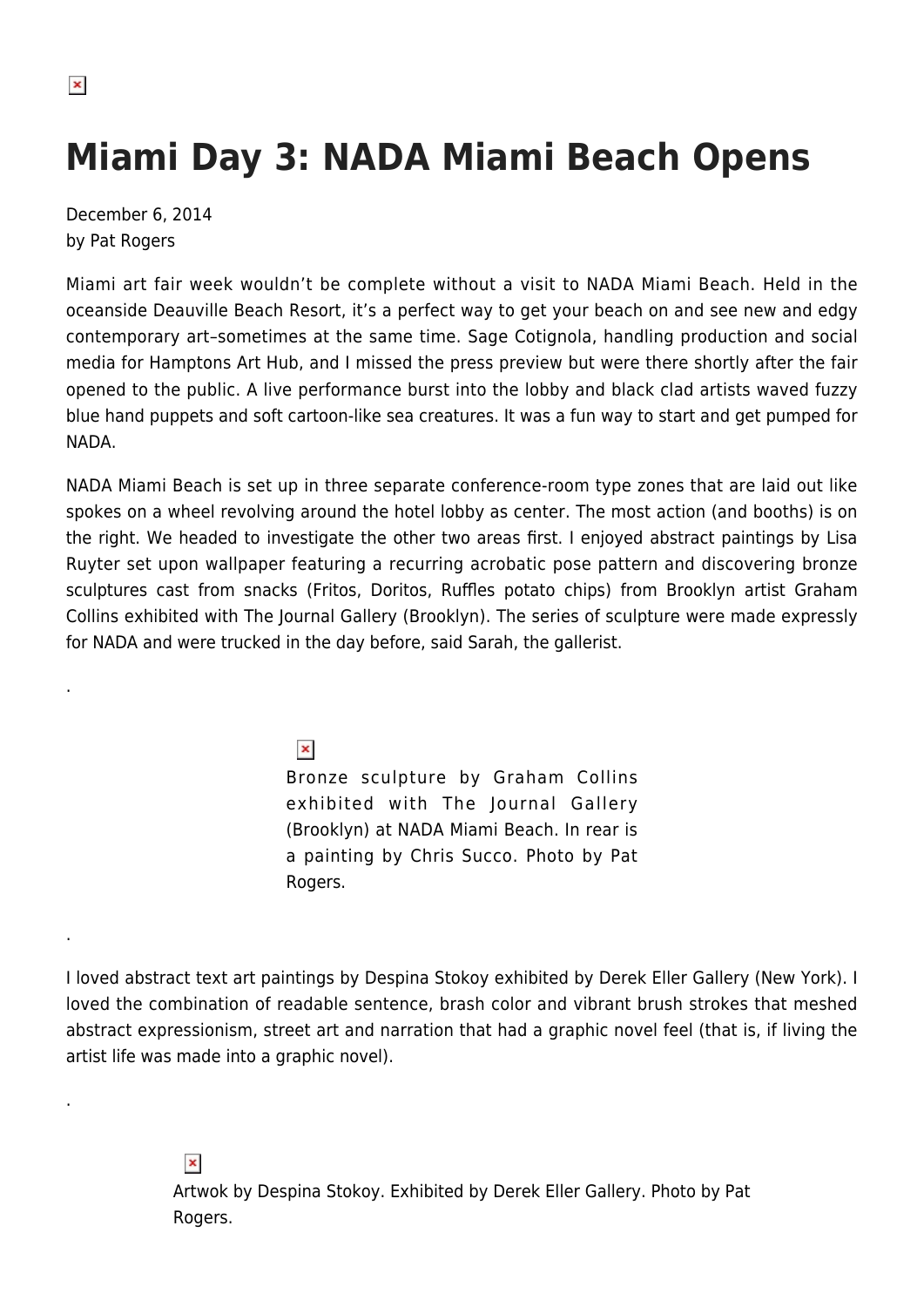Another highlight was an installation of four suspended plastic panels presented by Tomorrow Gallery (New York). Seeing beyond the bright colors, a closer examination revealed there were ant consuming what appeared to be small mounds of sugar or burrowing deep into the "land". Their actions created the appearance of a mountainous terrain surface with visible tunnels below. The gallerist explained the work by Brad Troemel was a conceptual one–each plastic container represented multiple non-profits with the ants standing in for fundraiser workers. Whichever group of ants "wins", the organization receives the biggest chunk of money raised and spoke to the competitive nature of fundraising in the arts and non-profits in general.

The ants would be released, unharmed, in a few days…after their work was done, he said. The gallerist repeated this often when asked by viewers if those were ants inside the clear suspended containers.

> $\pmb{\times}$ "Untitled" by Brad Troemel exhibited by Tomorrow Gallery (New York) at NADA Miami Beach. Photo by Pat Rogers.

Sage and I headed to the main exhibition area in Zone 2. We didn't get far (just up the few steps) when a blue sticker project stopped us in our tracks. Participatory, we agreed to partake and accepted one sheet with four blue stickers (two long rectangles and two protractor shaped) and told we could put them anywhere in the growing mosaic beneath our feet but our stickers had to relate to those already affixed. Sage and I parted ways and got to it.

First, there were decisions to be made–where did I want to join and did I want my stickers to stand out or weave seamlessly with others had already contributed? I went with the blending concept and was happy with the way my stickers looked. Coincidently, Sage and my chosen patterns were nearly identical.

The generative art project was courtesy of Amsterdam-based design collective Moniker and presented by P! (New York) Titled Ultramarine Fungus, the project is the latest in a series of interactive physical installations presented at the Stedelijk Museum Amsterdam. Artist Luna Maurer of Moniker explained the project was designed to have participants consider how they choose to see themselves through the process of deciding how to apply their four stickers: Do they wish to contribute to the existing whole or stand apart? With every choice, the growing design takes on a life of its own and changes with every participation.

 $\pmb{\times}$ 

.

.

.

.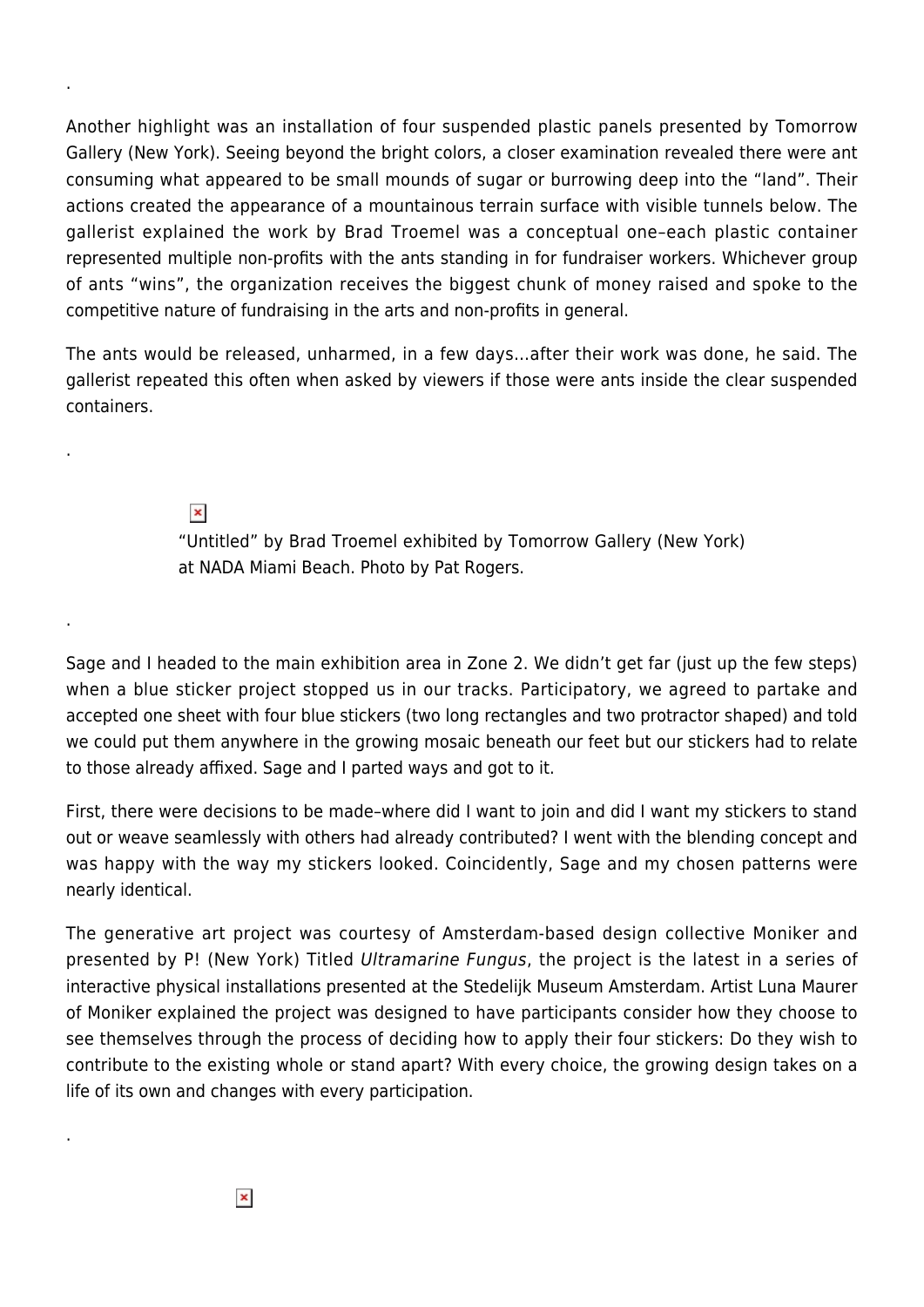A participant considers the choices in applying their four blue stickers to "Ultramarine Fungus", 2014, at NADA Miami Beach. Photo by Pat Rogers.

.

.

.

 $\mathcal{L}_\text{max}$ 

Inside Zone 2 of the fair, it felt like we were suddenly transported to a place that was a combo of the LES and Brooklyn. Hipsters and people dressed in black with tattoo-laden skin were everywhere. Edgy NYC galleries like CANADA, The Hole, Martos Gallery, Zach Feuer Gallery were there. Some galleries said they presented art from recent gallery shows or works that would soon appear in the gallery. There was lots to see and lots of unusual art. It was great yet weird with plenty of work to investigate.

A highlight was running into a bit of the Hamptons. East Hampton Shed presented a single installation by Brian Kokoska of New York City and Water Mill, NY. The installation Cocaine Coral (Snake Bite) consisted of plastic snakes installed on the floor, one painting of a face with a demented expression and a single sculpture featuring a head with hat placed on a pedestal, all encased within three painted walls. Monochromatic and glowing a pink-red, the work was designed to explore identity, primal emotions, and the way individuals process personal mistakes, said gallerist Nate Hitchcock.

Kokoska work is primarily concerned with portraiture but also with the ways photography frames things intellectually and visually, said Hitchcock. East Hampton Shed featured Kokoska's work a few years ago in one of their summer pop up shows installed behind the Vogel Bindery in East Hampton, N.Y. Cocaine Coral (Snake Bite) is a new work and was unveiled at NADA Miami Beach.

> $\pmb{\times}$ "Cocaine Coral (Snake Bite)" by Brian Kokoska exhibited with East Hampton Shed at NADA Miami Beach. Photo by Pat Rogers.

Time was starting to run out so Sage and I left to get a taste of Art Basel Miami Beach before it closed.

**NEXT UP:** [DAY 3 Continues: 75 Minutes at Art Basel Miami Beach](https://hamptonsarthub.com/2014/12/06/miami-day-3-continues-75-minutes-at-art-basel-miami-beach/)

**BASIC FACTS:** NADA Miami Beach takes place from December 4 to 7, 2014 at The Deauville Beach Resort. The Deauville Beach Resort is located at 6701 Collins Ave, Miami Beach, FL 33141. [www.newartdealers.org](http://www.newartdealers.org).

Hamptons Art Hub will publish continual coverage of Art Basel Miami Beach and Miami Art Fair